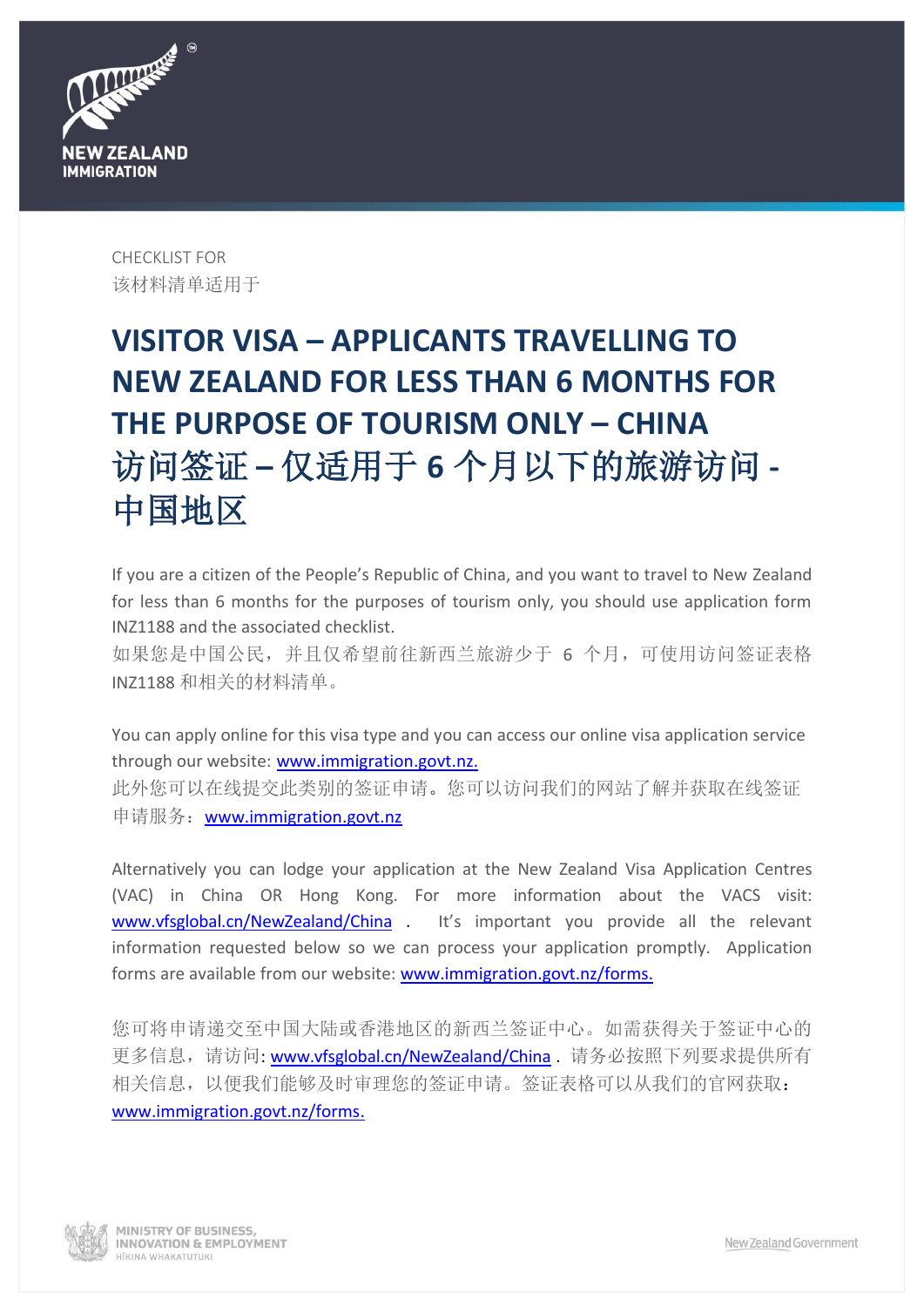

Who can be included in an application? 哪些申请人可被包含在同一份申请中?

- An individual
- A couple
- Parent(s) with dependent children under 20 applying at the same time for the same duration
- 单个申请人
- 夫妻
- 父母偕同 20 岁以下未成年子女,相同时间出行。

You do not have to provide original documents when you lodge your application unless specified in this checklist, but if you choose to, please provide a copy along with the original. All Application and Supplementary Forms must be the signed original.

除非以下清单明确要求提供原件,在递交申请时您可以选择不提供申请材料的原件。 如果您选择提供原件,请同时提供原件和复印件。在提交申请材料时,所有的签证表 格必须是原件。

- $\square$  A fully completed China Tourist Visitor Visa Application Form [\(INZ 1188\)](https://www.immigration.govt.nz/documents/forms-and-guides/inz1188.pdf) 填写完整的访问申请表[\(INZ 1188\)](https://www.immigration.govt.nz/documents/forms-and-guides/inz1188.pdf)
- Supplementary Form for Chinese Visitors, Students and Workers [\(INZ 1027\)](https://www.immigration.govt.nz/new-zealand-visas/apply-for-a-visa/tools-and-information/forms-and-guides/resolveuid/278e4bbeae0e4feeaf4182a99bb208d0) *(CHINESE NATIONALS AND PEOPLE BORN IN CHINA ONLY*) 补充申请表,仅适用于中国公民以及在中国出生的申请人的访问、学生及工作申请[\(INZ 1027\)](https://www.immigration.govt.nz/new-zealand-visas/apply-for-a-visa/tools-and-information/forms-and-guides/resolveuid/278e4bbeae0e4feeaf4182a99bb208d0)
- $\square$  Supplementary Form for Hong Kong and Macau Visitors, Workers and Students [\(INZ 1220\)](https://www.immigration.govt.nz/new-zealand-visas/apply-for-a-visa/tools-and-information/forms-and-guides/resolveuid/6bfce1d163664b48bf8b4268b16362d2) *(HOLDERS OF HKSAR AND HKBNO PASSPORTS, HOLDERS OF HONG KONG DOCUMENTS OF IDENTITY and HOLDERS of MACAU SAR PASSPORTS and TRAVEL PERMIT ONLY)* 补充表适用于香港及澳门居民的访问、学生及工作申请[\(INZ 1220\)](https://www.immigration.govt.nz/new-zealand-visas/apply-for-a-visa/tools-and-information/forms-and-guides/resolveuid/6bfce1d163664b48bf8b4268b16362d2) (仅香港特别行政区、香港英国国民海外护照持有人、香港签证身份书持有人、澳门特別行政区及旅行证持有 人)

 Two recent passport-sized colour photographs, (must be less than 6 months old ) of each person included in the application (any background) 包含在此申请中的每位申请人的近期护照照片两张(必须是六个月以内的)

- Application fee 申请费用 More information about fees can be found on the **Office and fees calculator**. 更多申请费用信息,请参阅 [Office and fees calculator](https://www.immigration.govt.nz/new-zealand-visas/apply-for-a-visa/tools-and-information/tools/office-and-fees-finder)
- $\square$  Current passports (original or certified copy) for every person included in the application 所有申请人必须提供有效护照原件或认证复印件
- $\square$  A copy of the identity pages of the passports of every person included in the application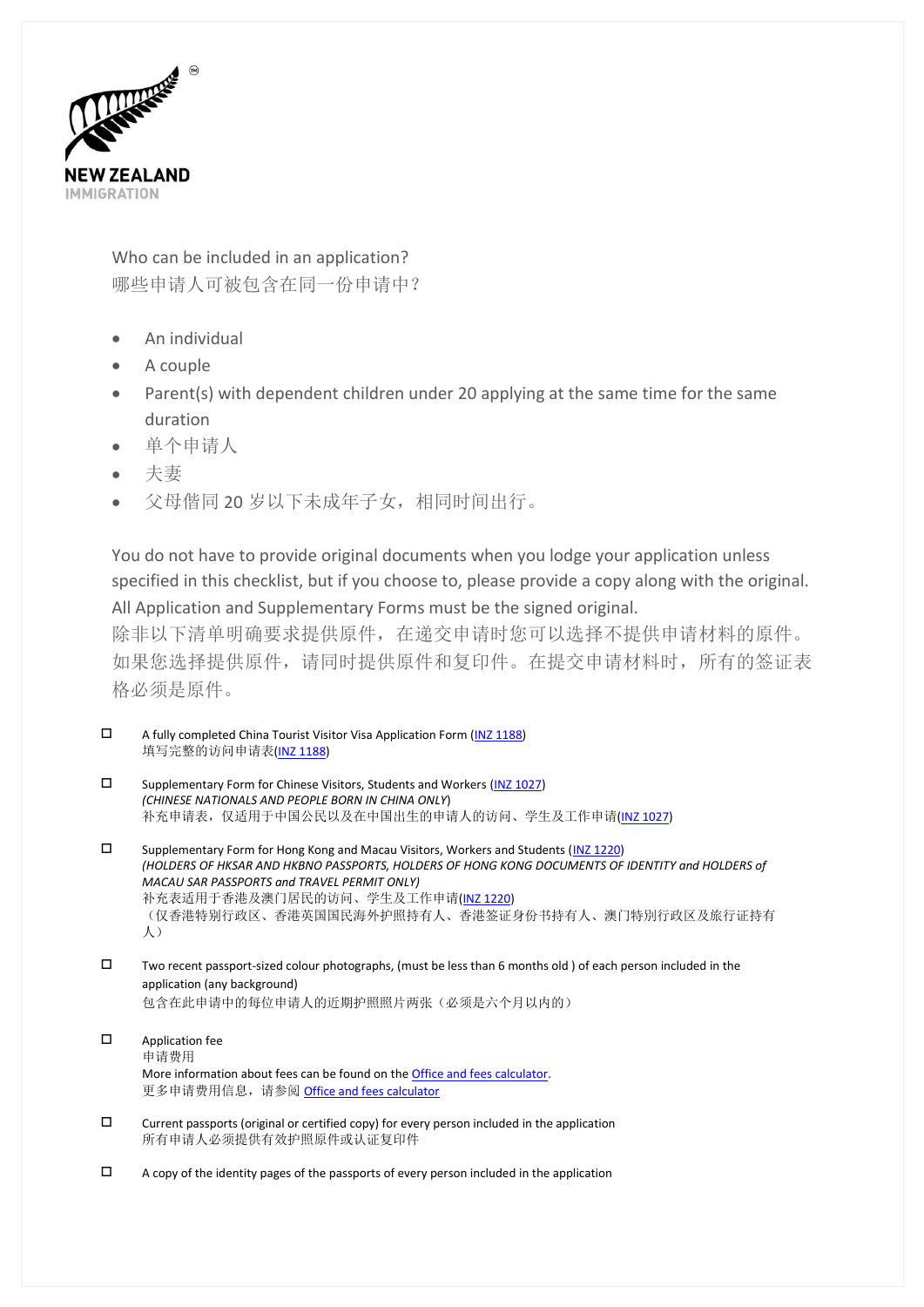

申请中包括的所有申请人的护照个人资料页复印件

- Copy of Hong Kong /Macau identity card (HK AND MACAU RESIDENTS ONLY) 香港/澳门身份证复印件(仅适用于香港和澳门居民)
- $\square$  Copies of Chinese identity cards of every person included in the application 所有申请人必须提供中国身份证复印件
- Household registration book (Hukou) (CHINESE NATIONALS ONLY) 申请人户口簿(仅适用于中国公民)
- $\square$  Evidence of your ability to fund your stay in New Zealand, and your outward travel from New Zealand such as: 须提供资金证明,表明有能力负担在新西兰访问期间的费用及返程机票,例如:
	- A completed Sponsorship Form for Temporary Entry [\(INZ 1025\)](https://www.immigration.govt.nz/documents/forms-and-guides/inz1025.pdf); or
	- Bank deposit books showing a saving history
	- Bank statements or payslips for the previous 6 months
	- Credit card statements and limits
	- Any other evidence of funds in addition to the above
	- 一份填写完整的新西兰访问签证担保表[\(INZ 1025\)](https://www.immigration.govt.nz/documents/forms-and-guides/inz1025.pdf); 或
	- 银行存折,显示存款历史
	- 最近 6 个月的银行对帐单或工资单
	- 显示额度的信用卡对帐单
	- 其他资金证明
- $\square$  If you are including your partner or dependent child in your application, submit evidence of your relationship to them, such as your Hukou, your marriage certificate, your child's birth certificate showing parents' names. 如有配偶或未成年子女随行,请递交您与该配偶或子女关系证明,例如户口簿, 结婚证或子女出生证(显示父母名 字)
- $\Box$  If your dependent child is included in your application but the child's other parent is not travelling with you, please provide a letter of consent for the child to travel, from the non-travelling parent. 如有未成年子女随行,但您的配偶不随行,必须递交不随行的父母一方的书面同意函,表示同意该子女随您出 行。
- $\square$  If you are employed, a letter from your employer stating: 如有工作,须提供雇主证明信,须包含以下信息:
	- Your position and salary
	- The length of your employment
	- Your leave approval
	- Name and contact details of your employer
	- 申请人的职位及收入
	- 工作年限
	- 准假证明
	- 雇主姓名及有效联系方式
- $\Box$  If you own your own company, we require the following:
	- Business licence with capital verification report
	- Statement about the business scope and the number of employees
	- Recent business tax returns with income statement
	- Recent bank documents showing daily business transactions

如为私营业主,须提供以下材料:

营业执照以及验资报告

情况说明一份,说明业务范围及员工人数